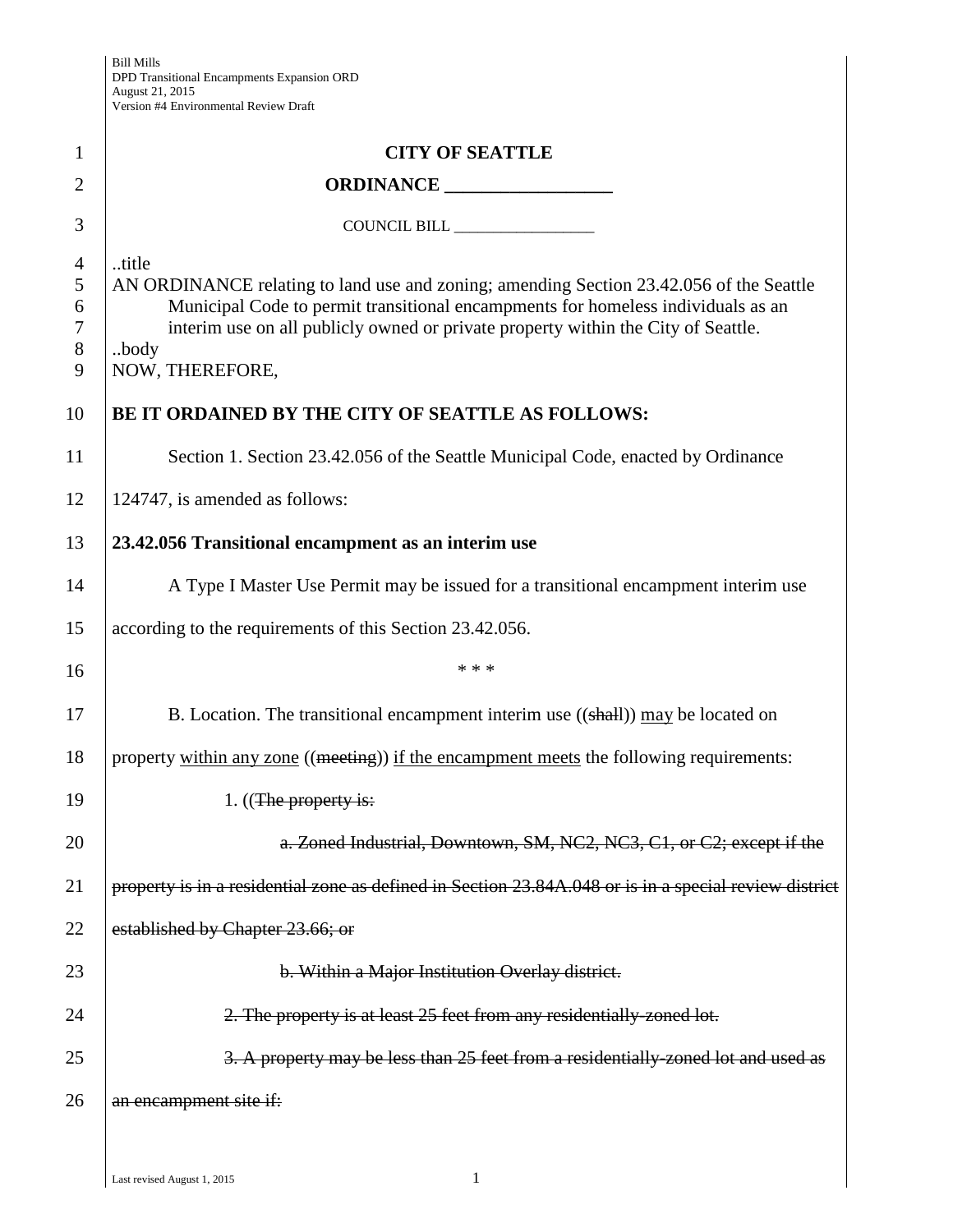| $\mathbf{1}$   | a. All encampment facilities, improvements, activities, and uses are located at                    |
|----------------|----------------------------------------------------------------------------------------------------|
| $\overline{2}$ | least 25 feet from any residentially-zoned lot. Access to the encampment site may be located       |
| 3              | within the 25-foot setback area; and                                                               |
| $\overline{4}$ | b. Screening is)) If the encampment site is adjacent to a residentially zoned lot                  |
| 5              | that is developed with a residential use, all encampment facilities, improvements, activities, and |
| 6              | uses shall either be located 25 feet from the lot line of the adjacent lot or screening shall be   |
| $\tau$         | installed and maintained along each encampment boundary, except boundaries fronting on an          |
| 8              | opened public street. The screening shall consist of existing or installed vegetation that is      |
| 9              | sufficiently dense to obscure viewing the encampment site, or a 6-foot high view-obscuring         |
| 10             | fence or wall.                                                                                     |
| 11             | ((4. The property is owned by the City of Seattle, a private party, or an                          |
| 12             | <b>Educational Major Institution.</b>                                                              |
| 13             | $(5)$ ) 2. The property is within 1/2 mile of a transit stop. This distance shall be the           |
| 14             | walking distance measured from the nearest transit stop to the lot line of the lot containing the  |
| 15             | encampment site.                                                                                   |
| 16             | $((6))$ 3. The property is, as measured by a straight line, at least 1 mile from any               |
| 17             | other legally-established transitional encampment interim use including encampments accessory      |
| 18             | to a religious facility or accessory to other principal uses on property owned or controlled by a  |
| 19             | religious organization. This subsection 23.42.056.A.3 shall not apply to encampments on sites      |
| 20             | owned or controlled by religious organizations, or to any legally-established transitional         |
| 21             | encampment interim use that provides shelter for fewer than ten persons.                           |
| 22             | $((7))$ 4. The property is 5,000 square feet or larger and provides a minimum of                   |
| 23             | 100 square feet of land area for each occupant that is permitted to occupy the encampment site.    |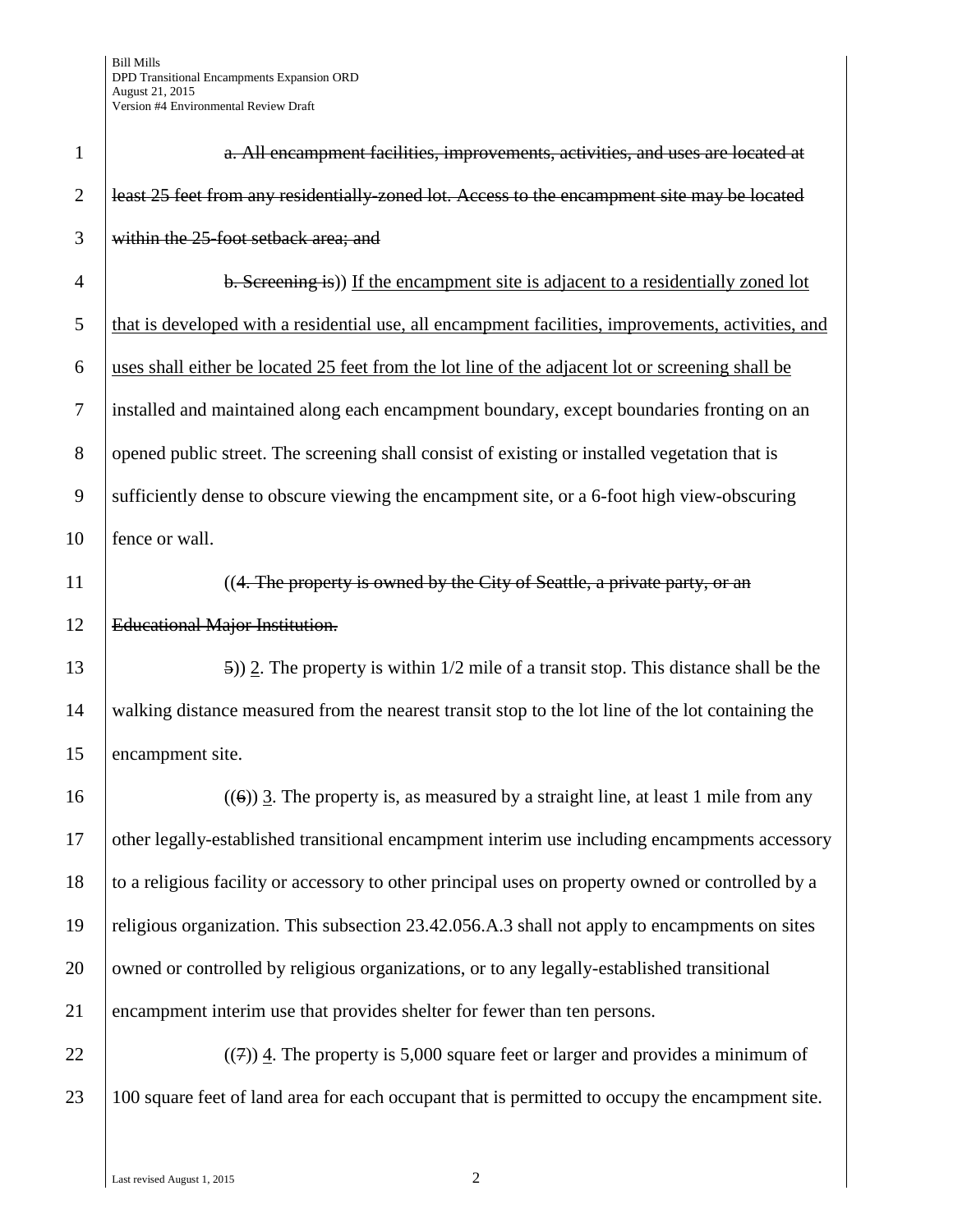| $\mathbf{1}$   | $((8))$ 5. The property does not contain a wetland, wetland buffer, known and                        |  |  |  |
|----------------|------------------------------------------------------------------------------------------------------|--|--|--|
| $\overline{2}$ | potential landslide designations, steep slope, steep slope buffer, or fish and wildlife habitat      |  |  |  |
| 3              | conservation area defined and regulated by Chapter 25.09, Regulations for Environmentally            |  |  |  |
| $\overline{4}$ | Critical Areas or Chapter 23.60A, the Seattle Shoreline Master Program Regulations, unless all       |  |  |  |
| 5              | encampment facilities, improvements, activities, and uses are located outside any critical area      |  |  |  |
| 6              | and required buffer as provided for in Chapter 25.09 and Chapter 23.60A.                             |  |  |  |
| 7              | $(9)$ ) 6. The encampment site is not used by an existing legally-permitted use for                  |  |  |  |
| $8\phantom{.}$ | code or permit-required purposes including but not limited to parking or setbacks.                   |  |  |  |
| 9              | $((10))$ 7. The property is not an unopened public ((right of way)) right-of-way; or                 |  |  |  |
| 10             | designated as a park, playground, viewpoint, or multi-use trail by the City or King County.          |  |  |  |
| 11             | * * *                                                                                                |  |  |  |
| 12             | Section 2. This ordinance shall be automatically repealed without subsequent Council                 |  |  |  |
| 13             | action on March 31, 2020.                                                                            |  |  |  |
| 14             | Section 3. Severability. The provisions of this ordinance are declared to be separate and            |  |  |  |
| 15             | severable. The invalidity of any clause, sentence, paragraph, sub-division, section or portion of    |  |  |  |
| 16             | this ordinance, or the invalidity of the application thereof to any person or circumstance shall not |  |  |  |
| 17             | affect the validity of the remainder of this ordinance, or the validity of its application to other  |  |  |  |
| 18             | persons or circumstances.                                                                            |  |  |  |
| 19             |                                                                                                      |  |  |  |
|                |                                                                                                      |  |  |  |
|                |                                                                                                      |  |  |  |